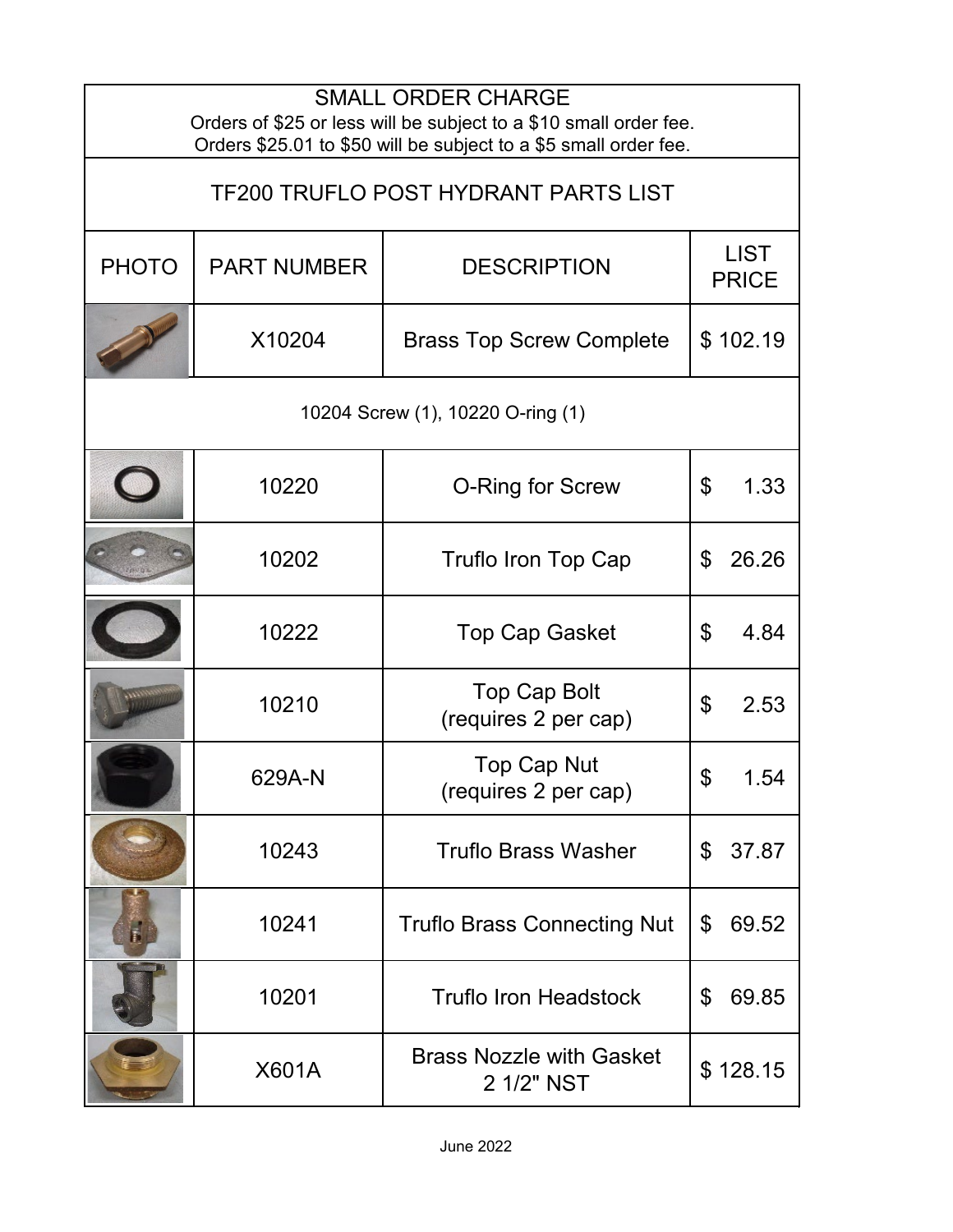| 601A Nozzle (1), 669 Gasket (1)                                                               |              |                                                                          |                        |
|-----------------------------------------------------------------------------------------------|--------------|--------------------------------------------------------------------------|------------------------|
|                                                                                               | 669          | <b>Nozzle Gasket</b>                                                     | $\mathfrak{L}$<br>7.00 |
|                                                                                               | <b>X592C</b> | Nozzle Cap Complete<br>2 1/2" NST                                        | \$<br>93.77            |
| 592-C Side Cap (1), A16 Gasket (2), 595 Chain Assembly (1)                                    |              |                                                                          |                        |
|                                                                                               | A16          | Nozzle Cap Gasket<br>(requires 2 per cap)                                | $\mathfrak{L}$<br>8.84 |
|                                                                                               | 2P           | <b>Stand Pipe</b><br>(price per foot)<br>(measure exactly end to end)    | \$<br>40.00            |
|                                                                                               | 1/2P         | <b>Operating Rod</b><br>(price per foot)<br>(measure exactly end to end) | \$<br>19.80            |
|                                                                                               | X57V-PLUNGER | <b>Truflo Plunger Complete</b>                                           | \$110.09               |
| 57V-PLUNGER Plunger (1), 77D O-ring (3), 77I Seat Washer (1), 77W Washer (1),<br>77C Bolt (1) |              |                                                                          |                        |
|                                                                                               | X57RK        | <b>Truflo Repair Kit</b>                                                 | \$<br>51.17            |
| 77D O-ring (3), 77I Seat Washer (1), 77W Washer (1)                                           |              |                                                                          |                        |
|                                                                                               | 77D          | <b>Plunger O-Rings</b><br>(requires 3 per plunger)                       | 14.29<br>\$            |
|                                                                                               | 77I          | <b>Seat Washer</b>                                                       | 6.49<br>\$             |
|                                                                                               | 57V          | <b>Brass Straight Valve</b>                                              | \$500.79               |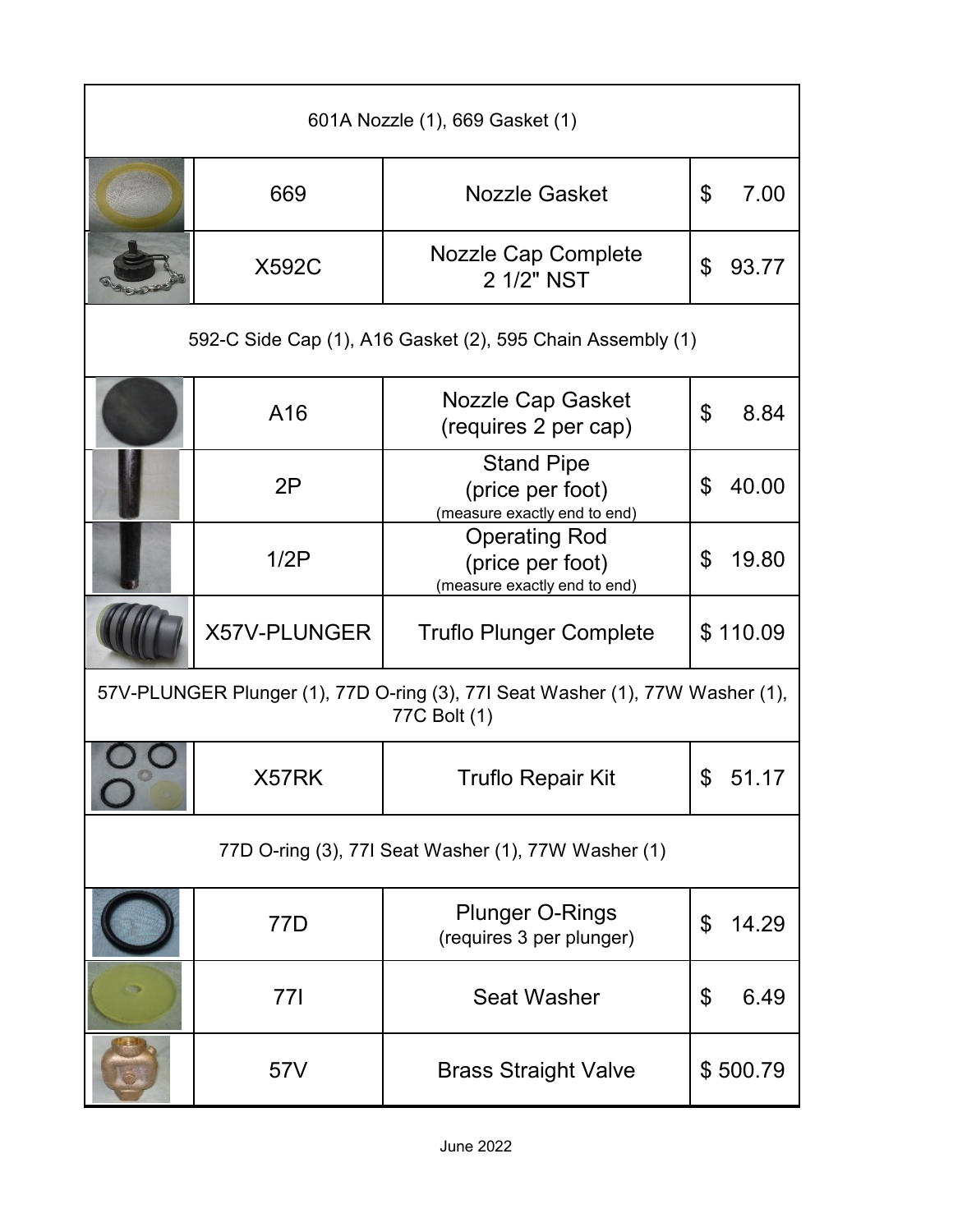| <b>TF200 TRUFLO POST HYDRANT OPTIONS PARTS LIST</b>             |                    |                                                                           |                             |
|-----------------------------------------------------------------|--------------------|---------------------------------------------------------------------------|-----------------------------|
| <b>PHOTO</b>                                                    | <b>PART NUMBER</b> | <b>DESCRIPTION</b>                                                        | <b>LIST</b><br><b>PRICE</b> |
|                                                                 | 58V                | <b>Brass Side Valve</b>                                                   | \$841.94                    |
|                                                                 | 1699               | Iron Handle                                                               | 32.00<br>\$                 |
|                                                                 | 77C                | <b>Bolt to Attach Handle</b>                                              | \$<br>1.33                  |
|                                                                 | 77W                | <b>Washer to Attach Handle</b>                                            | \$<br>1.33                  |
|                                                                 | <b>X500TF</b>      | Truflo Screw with Fastners for<br>1699 Handle<br>(Handle sold seperately) | \$102.44                    |
| 10204 Screw (1), 10220 O-ring (1), 77C Bolt (1), 77W Washer (1) |                    |                                                                           |                             |
|                                                                 | 10261              | <b>Handle Lockout</b>                                                     | \$106.00                    |
|                                                                 | ZTF500W-6          | 6" Operating Wrench for<br><b>10204 Screw</b>                             | \$<br>25.00                 |
|                                                                 | 10256              | Anti-Vandal Cap                                                           | 48.00<br>\$                 |
|                                                                 | X10204-AV          | <b>Truflo Screw for Anti-Vandal</b><br>Cap                                | \$104.49                    |
| 10204-AV Screw (1), 10220 O-ring (2)                            |                    |                                                                           |                             |
|                                                                 | X600UF-IP          | <b>Brass Nozzle Complete</b><br>1 1/2" IP                                 | \$<br>92.61                 |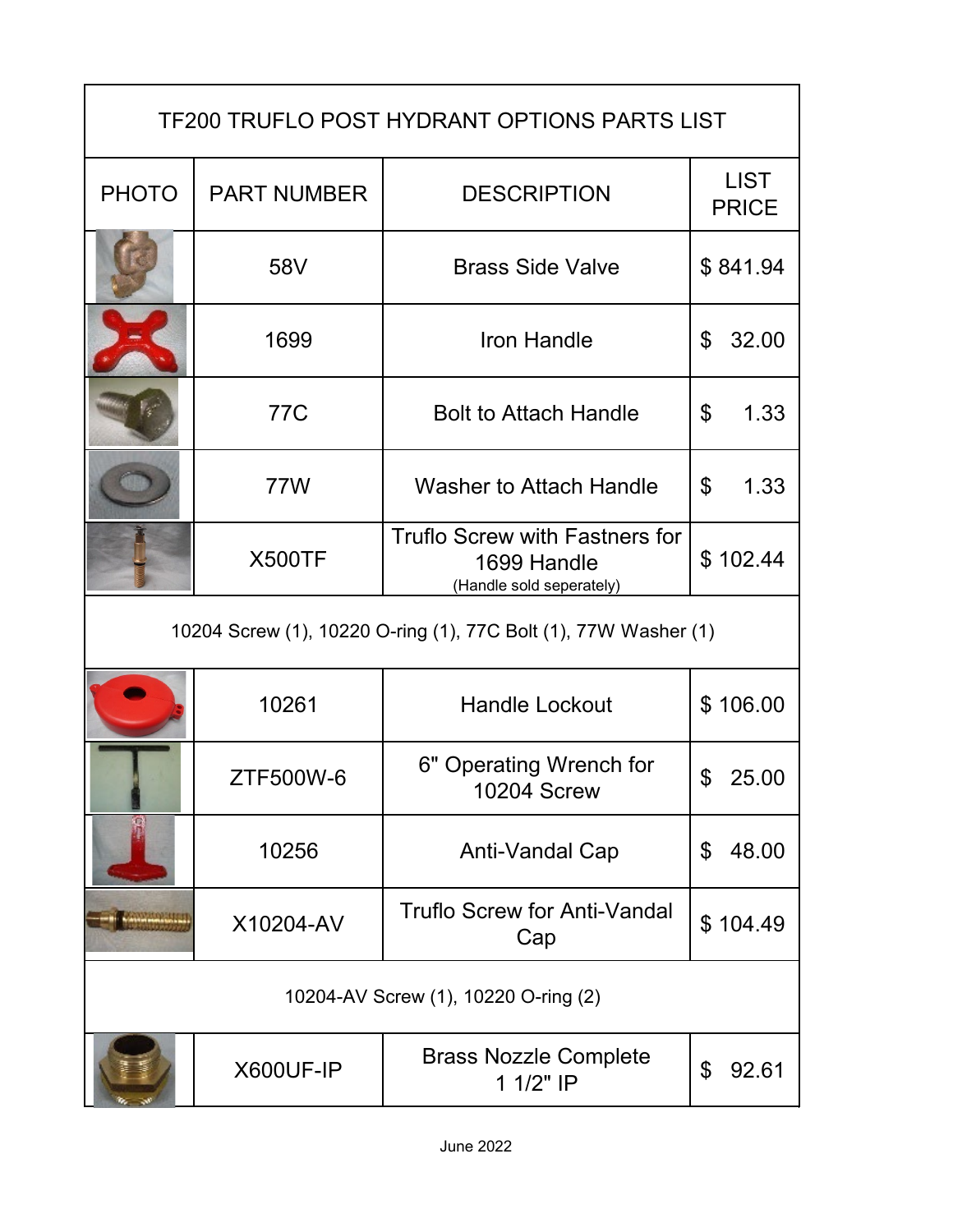| 600UF-IP Nozzle (1), 669 Gasket (1)                                 |                 |                                            |                         |
|---------------------------------------------------------------------|-----------------|--------------------------------------------|-------------------------|
|                                                                     | X600UF-NST      | <b>Brass Nozzle Complete</b><br>1 1/2" NST | \$<br>92.44             |
| 600UF-NST Nozzle (1), 669 Gasket (1)                                |                 |                                            |                         |
|                                                                     | X600UF-NPT      | <b>Brass Nozzle Complete</b><br>1 1/2" NPT | $\mathfrak{L}$<br>92.70 |
| 600UF-NPT Nozzle (1), 669 Gasket (1)                                |                 |                                            |                         |
|                                                                     | X601            | <b>Brass Nozzle Complete</b><br>$2"$ IP    | \$150.61                |
| 601 Nozzle (1), 669 Gasket (1)                                      |                 |                                            |                         |
|                                                                     | <b>X601C</b>    | <b>Brass Nozzle Complete</b><br>2" NST     | \$150.57                |
| 601C Nozzle (1), 669 Gasket (1)                                     |                 |                                            |                         |
|                                                                     | X601B           | <b>Brass Nozzle Complete</b><br>2" NPT     | \$150.65                |
| 601B Nozzle (1), 669 Gasket (1)                                     |                 |                                            |                         |
|                                                                     | <b>X591C-IP</b> | Nozzle Cap Complete<br>1 1/2" IP           | \$<br>89.17             |
| 591-C 1 1/2"IP Side Cap (1), A14 Gasket (3), 595 Chain Assembly (1) |                 |                                            |                         |
|                                                                     | X591C-NST       | <b>Nozzle Cap Complete</b><br>1 1/2" NST   | \$<br>89.19             |